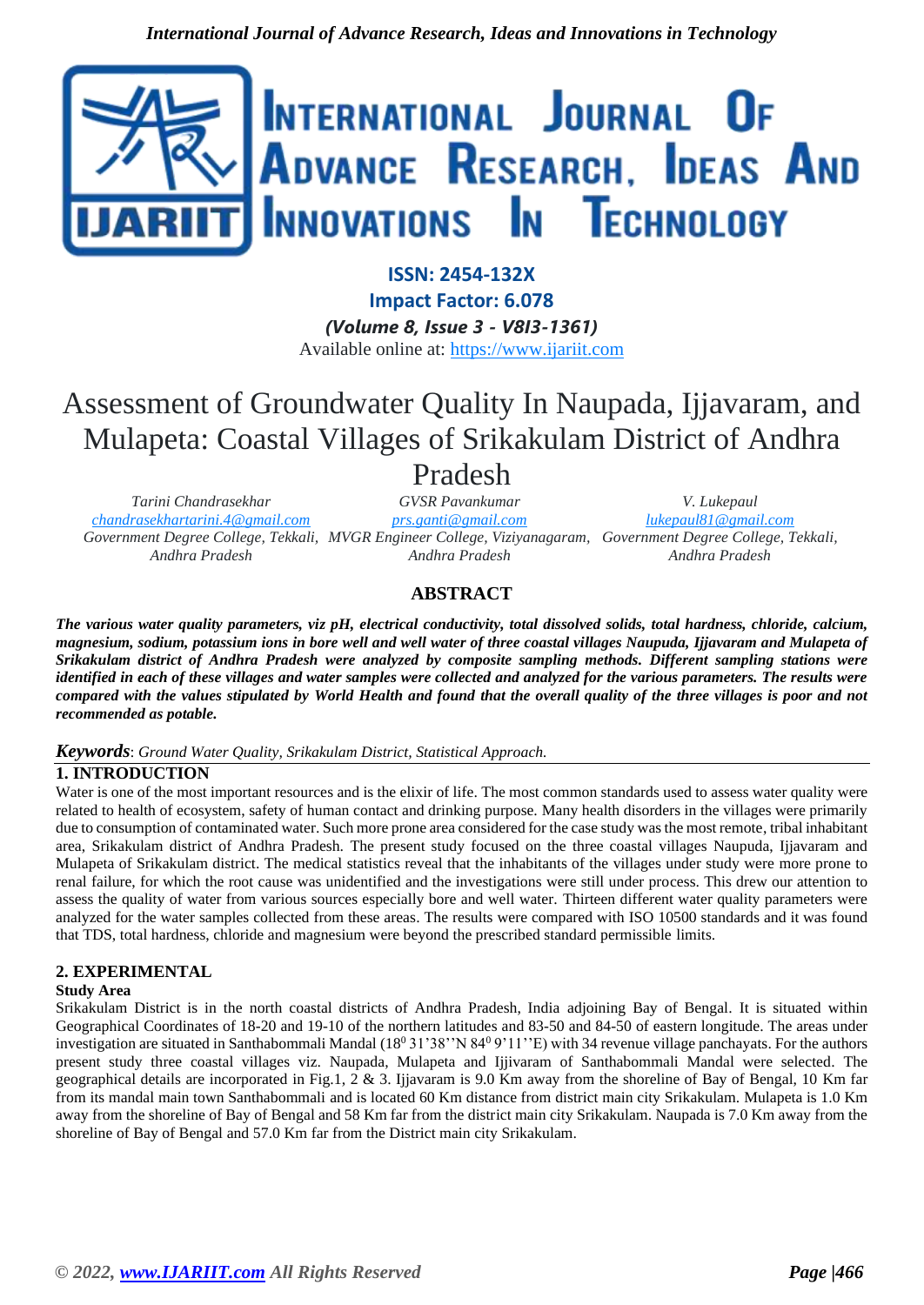

**Fig.1 Srikakulam Map, Santhabommali**



**Fig.3 Ijjavaram and Naupada Villages, Under Study**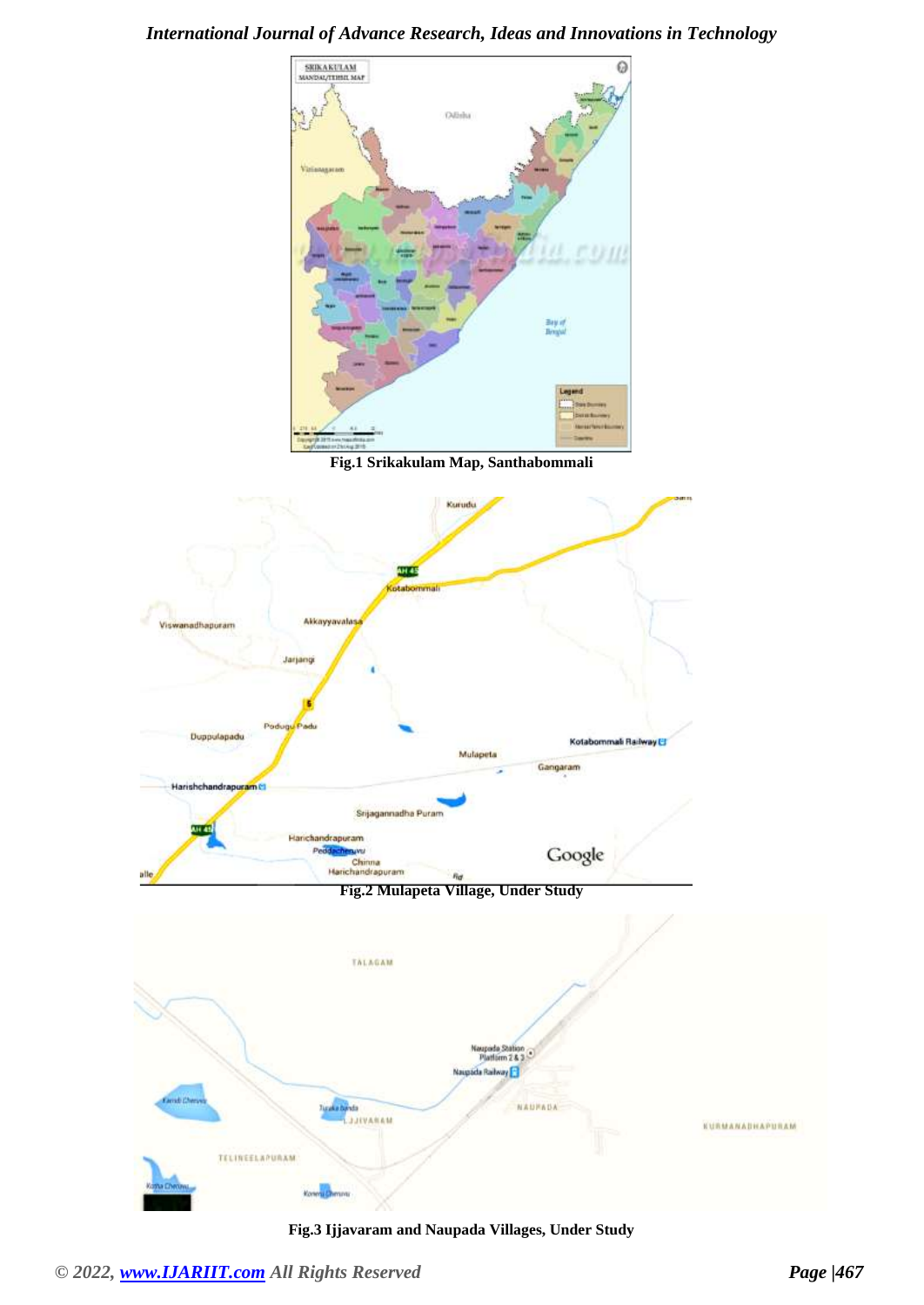#### **Sampling**

From each of the Village aforesaid, six sampling stations were identified and samples were collected from wells and bore wells, in totality 15 sampling stations were carried out (table-1). The samples were collected in clean high quality polyethylene bottles, EC, temperature, pH and DO of the collected samples were measured on spot the present work was carried out during June, 2013 to March, 2014.

| S.No.          | <b>Sample Station</b> | <b>Village</b>   |
|----------------|-----------------------|------------------|
|                | BORE-1                | <b>IJJAVARAM</b> |
| $\mathfrak{2}$ | BORE-2                | <b>IJJAVARAM</b> |
| 3              | BORE-3                | <b>IJJAVARAM</b> |
| 4              | BORE-4                | <b>IJJAVARAM</b> |
| 5              | BORE-5                | <b>IJJAVARAM</b> |
| 6              | BORE-1                | <b>MULAPETA</b>  |
| 7              | WELL-2                | <b>MULAPETA</b>  |
| 8              | BORE-3                | <b>MULAPETA</b>  |
| 9              | BORE-4                | <b>MULAPETA</b>  |
| 10             | WELL-5                | <b>MULAPETA</b>  |
| 11             | BORE-1                | <b>NAUPADA</b>   |
| 12             | WELL-2                | <b>NAUPADA</b>   |
| 13             | WELL-3                | <b>NAUPADA</b>   |
| 14             | BORE-4                | <b>NAUPADA</b>   |
| 15             | BORE-5                | <b>NAUPADA</b>   |

#### **3. METHODOLOGY**

The concentration of chloride ion in water samples was determined by Mohr's Method using potassium chromate as indicator. DO of the samples was determined by a DO meter with gold electrode on the spot. An ELICO scanning visible spectrophotometer (SL-177) with 1Cm glass cell was used for the determination of Nitrite in the water samples. An ELICO flame photometer (CL-361) is used for determination of sodium and potassium ions. For the pH measurements ELICO digital pH-meter (11-127) and for conductance measurements ELICO Conductometer (CM-180) were used. Standard methods of APHA (Lenore SC Et.a1.1989) were used for the analysis of water samples. All the chemicals and reagent used were of Analytical grade and the aqueous solutions were freshly prepared by double distilled water.

#### **4. RESULTS AND DISCUSSION**

The analysis report of the water samples of the three villages presented in Table2 and Table 3. The results were compared with World Health Organization (WHO guide lines of Drinking water quality 3<sup>rd</sup> edition 2004) and150 10500 standards. It was found that the values of total hardness, magnesium and Calcium and EC were higher when compared to all other parameters. During postmonsoon 15 samples were analyzed and 53.3% samples were found to be higher than permissible limit (PL). 46.6% samples were found to be within desirable limit. Of 15 samples analyzed for THW, 40.0% Samples were found to be higher than PL while 60.0% samples were within the desirable limit. For Ca 46.6% samples were higher than PL, 53.3% samples were found to be within desirable limit. For Mg 40.0% were higher than PL, 60.0% samples were found to be within desirable limit.

The pH values of the samples analyzed were found to in the range  $6.3 - 7.7$  and  $7.1 - 7.9$  in post monsoon which is well within the prescribed standard value. Total Conductance was found to be in the range of 500-3100 in summer and 600-3300 in post monsoon which is beyond the permissible limit indicating the presence of higher levels of salty in the water analyzed. TDS was found to be 600-1400 mg/L in summer and 300-1720 mg/L in post monsoon. DO values of the surface water analyzed were found be in the 6.2 – 7.7 which is well within the limit value.

Total hardness of water in summer was 190-1500 mg/L, in post monsoon is 320-3610 mg/L; in summer calcium was 76-750 mg/L, in post monsoon 76-960 mg/L; Magnesium in summer was 47-290 mg/L, in post monsoon 23-1000 mg/L; Sodium in summer was 43-89 mg/L, in post monsoon 32-96 mg/L; potassium in summer was 1-9 mg/L, in post monsoon 1-9 mg/L; chloride in summer was 102-516 mg/L, in post monsoon 12-557 mg/L; phosphate in summer was 7.5 – 29 mg/L, in post monsoon 8-14 mg/L; nitrate in summer  $0.1 - 0.7$  mg/L, in post monsoon  $0.1 - 0.7$  mg/L; flouride in summer was  $0.1 - 0.7$  mg/L.

| S.             | pH  | EC   | <b>TDS</b> | THW  | Ca  | Mg  | Na | K | Cl- | $Po_4^3$ | No <sub>2</sub> |     | D <sub>o</sub> |
|----------------|-----|------|------------|------|-----|-----|----|---|-----|----------|-----------------|-----|----------------|
| No.            |     |      |            |      |     |     |    |   |     |          |                 |     |                |
|                | 7.7 | 1200 | 790        | 620  | 200 | 70  | 82 | Q | 220 | 14       | 0.7             | 0.3 | 6.7            |
| ◠              | 7.4 | 900  | 300        | 320  | 157 | 23  | 50 | Q | 12  | 9.2      | 0.2             | 0.2 | 6.2            |
| 3              | 7.6 | 600  | 1200       | 1232 | 196 | 220 | 92 | 6 | 14  | 9.0      | 0.1             | 0.4 |                |
| $\overline{4}$ | 7.3 | 1700 | 630        | 497  | 90  | 99  | 76 | 8 | 17  | ⇁        | 0.4             | 0.3 | 6.9            |
|                | 7.1 | 2100 | 470        | 526  | 76  | 140 | 96 | ⇁ | 19  | 9.7      | 0.3             | 0.1 |                |
| 6              | 7.9 | 2600 | 1720       | 326  | 87  | 76  | 78 |   | 20  | 9.1      | 0.5             | 0.2 |                |
| $\overline{ }$ | 7.7 | 3300 | 1120       | 760  | 88  | 148 | 56 | Q | 21  | 9.6      | 0.6             | 0.4 | 7.2            |

| Tale 2: Physico – Chemical Characterization of water during post monsoon |
|--------------------------------------------------------------------------|
|--------------------------------------------------------------------------|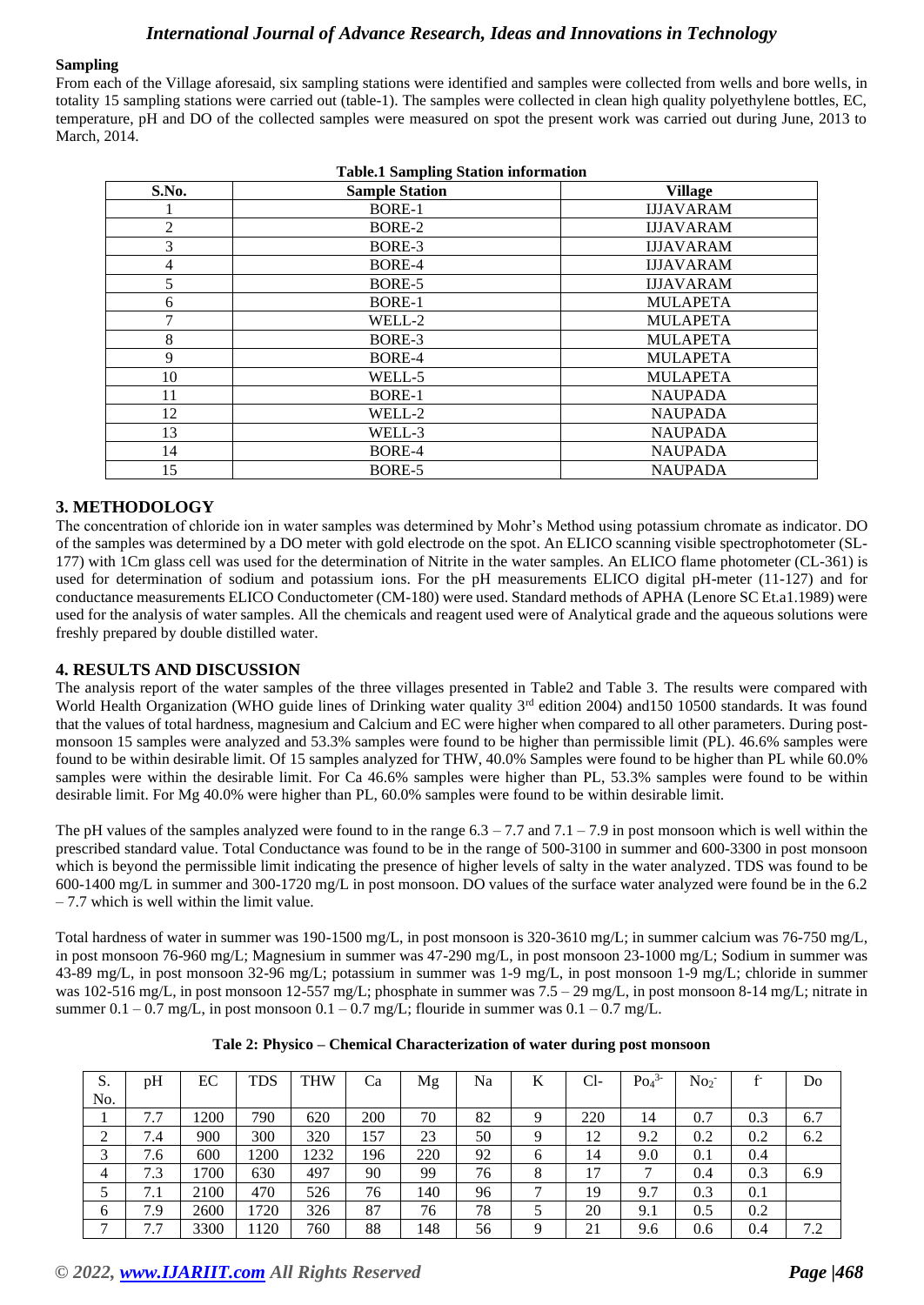| 8         | 7.2     | 3000 | 1420 | 396  | 85  | 124  | 36  | 6              | 26   | 9.4 | 0.2     | 0.3 |     |
|-----------|---------|------|------|------|-----|------|-----|----------------|------|-----|---------|-----|-----|
| 9         | 7.1     | 2700 | 1115 | 225  | 96  | 72   | 32  | 3              | 20   | 10  | 0.1     | 0.7 | 6.2 |
| 10        | 7.8     | 2300 | 1050 | 3610 | 300 | 222  | 42  | 4              | 316  | 17  | 0.1     | 0.9 |     |
| 11        | 7.2     | 2500 | 1200 | 1016 | 425 | 99   | 45  | $\overline{4}$ | 200  | 13  | 0.1     | 0.4 |     |
| 12        | 7.3     | 1400 | 626  | 1067 | 960 | 1000 | 49  |                | 415  | 16  | 0.6     | 0.3 |     |
| 13        | 7.7     | 600  | 790  | 1085 | 750 | 98   | 58  |                | 551  | 12  | 0.2     | 0.1 | 7.7 |
| 14        | 7.2     | 2000 | 780  | 1075 | 700 | 76   | 41  | 2              | 670  | 9   | 0.1     | 0.1 |     |
| 15        | 7.1     | 2300 | 1110 | 1065 | 250 | 79   | 40  | 3              | 620  | 8   | 0.3     | 0.1 |     |
|           |         |      |      |      |     |      |     |                |      |     |         |     |     |
| <b>ST</b> | $6.5 -$ | 500  | 500  | 300  | 75  | 30   | 200 | 10             | 250  | 5   | $1.0\,$ | 1.2 | 4.8 |
| D         | 8.5     |      |      |      |     |      |     |                |      |     |         |     |     |
|           |         |      |      |      |     |      |     |                |      |     |         |     |     |
| PL        | 9.2     | 2000 | 2000 | 600  | 200 | 100  |     |                | 1000 |     |         | 1.5 |     |

#### **Table-3 Physico – Chemical Characterization of water during summer**

| S.             | pH      | EC   | <b>TDS</b> | THW  | Ca  | Mg  | Na  | K              | $Cl-$ | $Po_4^3$ | No <sub>2</sub> | $f-$ | Do      |
|----------------|---------|------|------------|------|-----|-----|-----|----------------|-------|----------|-----------------|------|---------|
| No.            |         |      |            |      |     |     |     |                |       |          |                 |      |         |
| 1              | 7.4     | 500  | 720        | 600  |     |     |     |                |       |          |                 |      |         |
| $\overline{c}$ | 7.2     | 1200 | 600        | 190  | 164 | 170 | 70  | 5              | 201   | 29       | 0.1             | 0.2  |         |
| 3              | 7.6     | 1700 | 1800       | 940  | 72  | 74  | 47  | 7              | 39    | 20       | 0.1             | 0.4  |         |
| 4              | 7.3     | 2000 | 1900       | 852  | 140 | 190 | 56  | 6              | 342   | 19       | 0.1             | 0.2  | 6.9     |
| 5              | 7.1     | 1200 | 1400       | 570  | 220 | 286 | 78  | 3              | 516   | 17       | 0.2             | 0.3  |         |
| 6              | 7.0     | 1800 | 1086       | 321  | 290 | 140 | 90  | $\overline{2}$ | 410   | 15       | 0.3             | 0.1  |         |
| $\tau$         | 6.5     | 2000 | 410        | 451  | 211 | 122 | 43  | 4              | 1072  | 15       | 0.4             | 1.0  | 7.1     |
| 8              | 7.7     | 3000 | 1550       | 392  | 130 | 110 | 59  | $\overline{4}$ | 50    | 9.2      | 0.7             | 0.6  |         |
| 9              | 7.3     | 2100 | 1280       | 642  | 147 | 322 | 67  | 3              | 3002  | 7.5      | 0.3             | 0.2  | 7.4     |
| 10             | 7.2     | 2500 | 1370       | 1500 | 196 | 190 | 89  | 3              | 174   | 9.6      | 0.2             | 0.2  | 7.2     |
| 11             | 7.7     | 2700 | 1020       | 1340 | 280 | 74  | 70  | $\mathbf{1}$   | 132   | 9.7      | 0.1             | 0.1  |         |
| 12             | 7.5     | 3000 | 1220       | 1101 | 188 | 47  | 76  | $\mathbf{1}$   | 1022  | 15       | 0.2             | 0.3  | 7.6     |
| 13             | 7.2     | 3100 | 1115       | 1320 | 290 | 290 | 79  | 9              | 152   | 17       | 0.1             | 0.1  | 7.8     |
| 14             | 6.3     | 3200 | 1000       | 986  | 286 | 173 | 55  | 6              | 367   | 10       | 0.1             | 0.2  |         |
| 15             | 7.1     | 3100 | 1300       | 740  | 188 | 59  | 43  | 5              | 319   | 11       | 0.1             | 0.1  |         |
|                |         |      |            |      |     |     |     |                |       |          |                 |      |         |
| <b>ST</b>      | $6.5 -$ | 500  | 500        | 300  | 75  | 30  | 200 | 10             | 250   |          |                 | 1.2  | $4 - 8$ |
| D              | 8.5     |      |            |      |     |     |     |                |       |          |                 |      |         |
|                |         |      |            |      |     |     |     |                |       |          |                 |      |         |
| PL             | 9.2     | 2000 | 2000       | 600  | 200 | 100 |     |                | 1000  |          |                 | 1.5  |         |

During summer 3% samples were beyond permissible limit for chloride, 10% samples were found to be within permitted value. 33.3% were beyond desirable and 66.6% were with in permissible limit for total hardness. For Mg 66.6% samples were within permissible limit and 33.3% samples were beyond desired value. For Ca 40.0% samples were beyond permissible limit and 66.6% samples were within desirable value. From the results it was found that most of water samples of the three villages analyzed has higher concentration levels than the prescribed standard values, and not recommended as potable as it is well known that increased concentration of magnesium, chloride and sodium in drinking water leads to ill health to human.

### **5. CONCLUSIONS**

Most of the water samples analyzed, collected from the three coastal villages of Srikakulam district are found to have higher concentration levels compared to the standard values prescribed. Hence the water is not recommended as potable.

#### **6. ACKNOWLEDGEMENT**

The authors thank the management of Government Degree College Tekkali,Srikakulam – 532201 for the facilities provided their support and encouragement.

#### **7. REFERENCES**

- [1] Subba Rao N.,1997, Studies on the water quality index in hard rock terrain of Guntur district, Andhra Pradesh, Indi a. National Seminar on Hydrology of Precambrian Terrains and hard rock areas, pp 129-134.
- [2] Tiwari TN, Mishra MA ., 1985, A preliminary assignment of water quality index of major Indian rivers. Indian J Environ Proc, 5:276-279.
- [3] Ferry Ledi T j andra; A kihiko Kondhoh; Mohammed A slam M.A . A Conceptual Database Design For Hydrology Using GIS. Proceedings of Asia Pacific Association of Hydrology and Water Resources. March 2003, 13- 15, Kyoto, Japan.
- [4] Burrough PA, McDonnell., 1998, Principles of Geographical Information Systems. Oxford University Press, Oxford, 333 pp.
- [5] Census of Indi a., 2001, Director of Census Operations. District Census Handling of Andhra Pradesh.
- [6] Abassi, S. A.: Water Quality Indices, State-of-the art.J .IPHE. 1999, No.1.